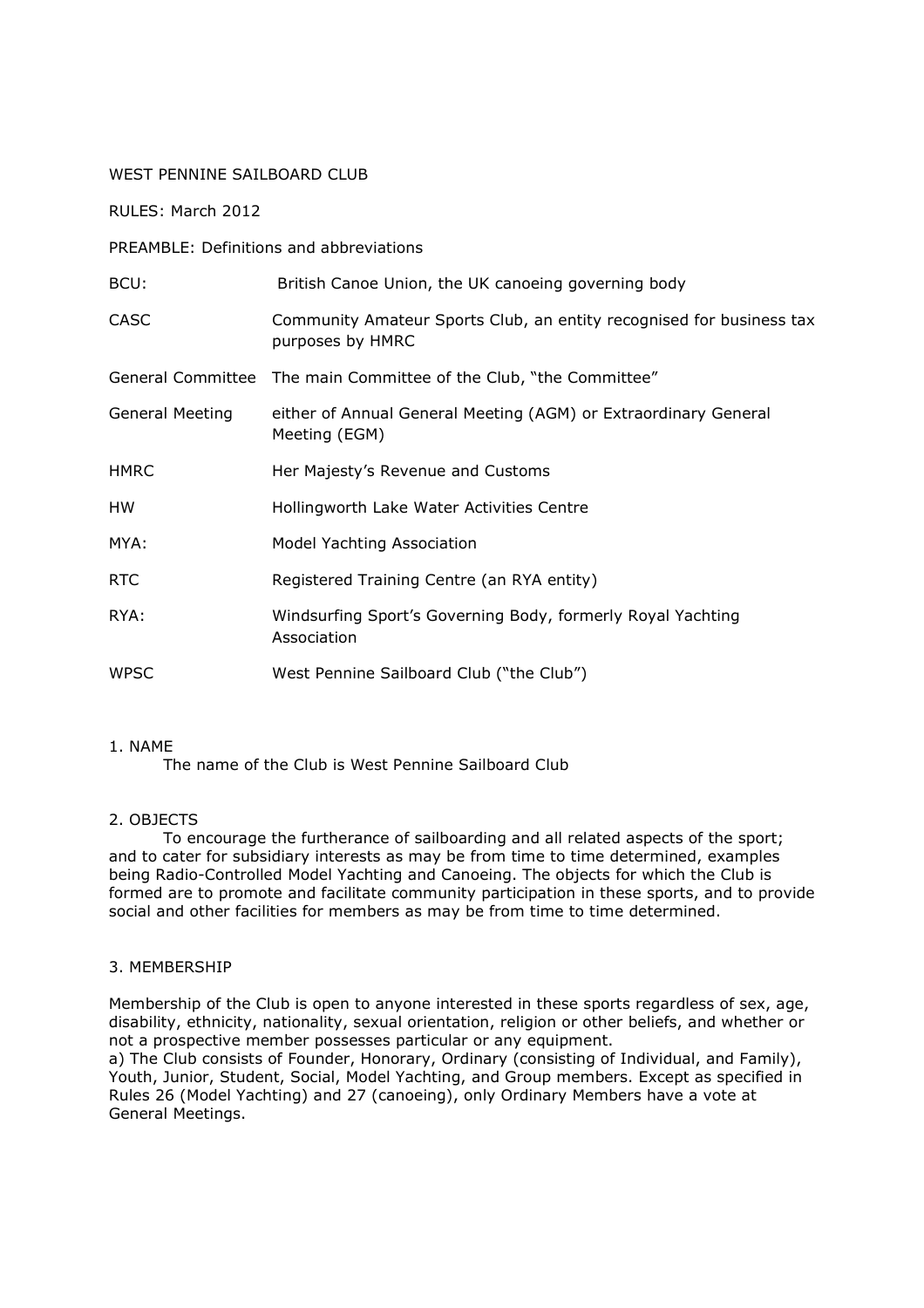b) Founder membership is restricted to those members who were responsible for forming the club.

c) Honorary members will be approached and appointed subject to approval by the General Committee and will be announced at the Annual General Meeting.

d) All candidates for Ordinary membership must be sailboarders aged 18 or over. An Individual Member is a person who, at the date of admission shall have attained the age of 18 years and shall have one vote at a General Meeting. A Family Member which expression shall include one or two co-habiting adults and all children under their guardianship under 18 years of age. The family unit shall have one vote at a General Meeting.

e) Every candidate for Youth membership must be between 16 and 18 years of age on application. Upon reaching the age of 18 Youth membership automatically ceases at the end of the subscription year unless the Youth member makes a request in writing to the General Committee to confirm their membership as an Ordinary member of the Club.

f) Every candidate for Junior membership must be between 5 and 16 years of age on application. Upon reaching the age of 16 Junior membership automatically ceases at the end of the subscription year unless the Junior member makes a request in writing to the General Committee to confirm their membership as a Youth member of the Club. Junior membership is also deemed to include those members up to 18 years of age who are full-time students.

g) Candidates for Social membership shall be non-sailboarding persons with an interest in the sport. Such membership shall be granted at the discretion of the General Committee and will be subject to annual review. Model Yachting membership is regarded as similar to Social membership: see Rule 26.

h) Every candidate for Student membership shall be a bona fide full-time student at an Institute of Higher or Further Education, verifiable by means of a Students' Union Card or equivalent. Such membership shall be deemed to expire at the end of the subscription year, unless, upon application, continued proof of status can be produced.

j) Group membership is intended for the use of the Club and its facilities by an organisation such as a Water Activities Centre as a remote site from their own base. Such membership will be considered on a case-by-case basis by the General Committee which will set appropriate conditions for such membership including fees.

# 4. CANDIDATES FOR MEMBERSHIP

a) Admission of any person to membership shall be by vote of the General Committee or a sub-committee thereof appointed for the purpose or by the powers delegated by the Committee to the Membership Secretary(s) provided always that the General Committee is updated regularly as to the names of existing and new members..

b) Membership can be applied for by completion of the membership form available from the Clubhouse or Membership Secretary.

c) Upon election to membership, the Membership Secretary shall make available to the member a copy of the Club Rules and they shall become a member of the Club and entitled to all the benefits and privileges of the Club upon payment of their first subscription. Sailing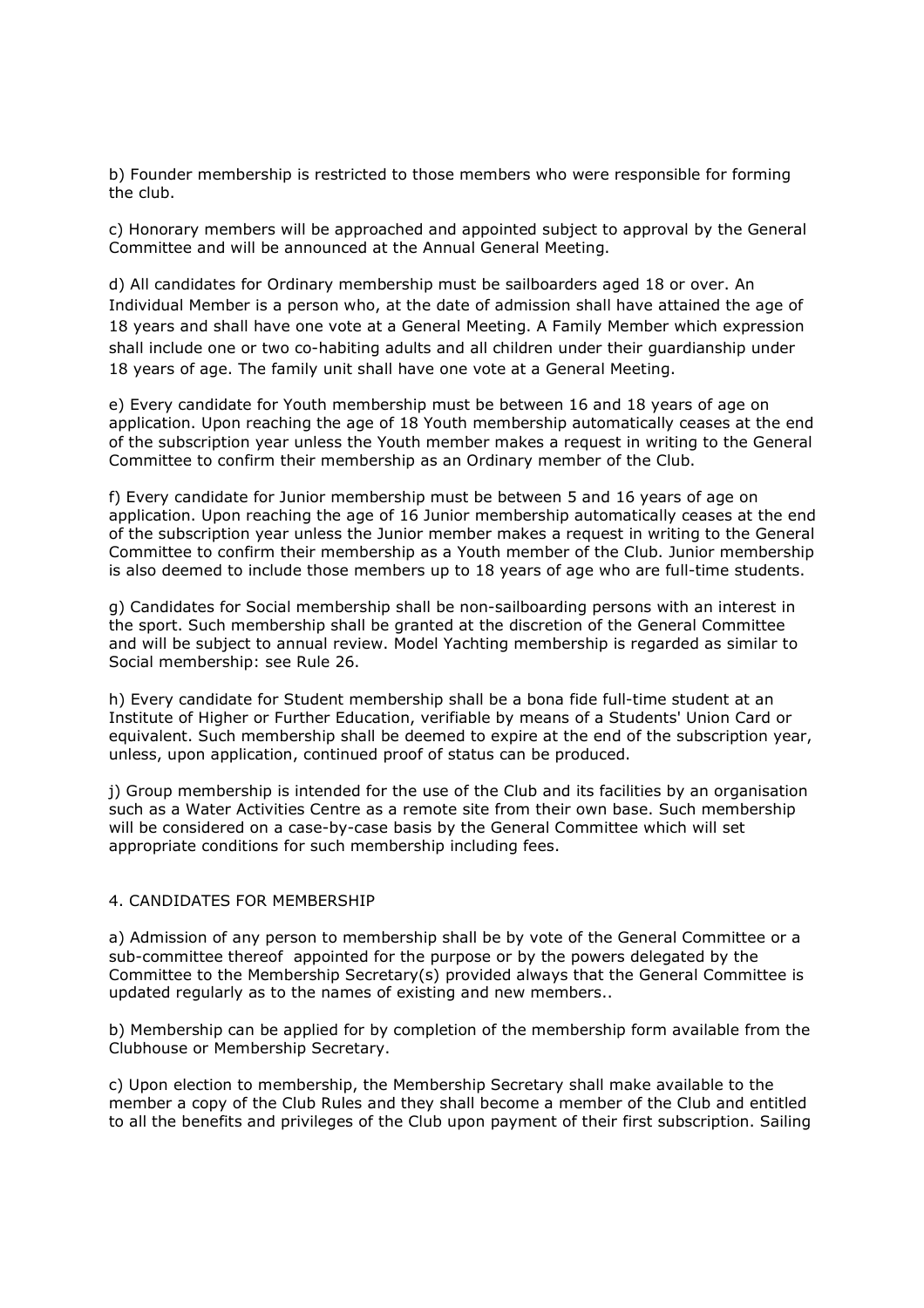and use of the Club facilities cannot commence until a confirmation of successful admission has been issued, normally by means of a membership card.

## 5. SUBSCRIPTIONS

a) Each member shall pay to the Treasurer on the 1st April of each year an Annual Subscription, the amount of which shall be determined from time to time by the General Committee, subject to confirmation at the Annual General Meeting. Details are given on membership renewal/application forms.

b) Members who are full-time students may on application to the General Committee each year have their subscription reduced as may be decided by the General Committee.

c) At the General Committee's discretion, members joining after 30th September may be admitted at a reduced subscription for that year only.

d) The general Committee may make appropriate arrangements for the payment of subscriptions by Group members (such as for use by affiliated RTCs), provided these are reported to the next General Meeting.

### 6. CONDUCT OF MEMBERS

a) Any member refusing to comply with the Club rules or whose conduct, which in the opinion of the General Committee, is either unworthy of a member, or otherwise injurious to the interest of the Club, shall be liable to expulsion by the General Committee. In such circumstances, the General Committee shall call upon such member for an explanation of their conduct, and shall give them the opportunity to defend their action or of resigning membership. The vote on a resolution for expulsion shall be by a two thirds majority of the General Committee voting in favour of the resolution. Appeal against any such decision may be made to the members through a General Meeting

# 7. OFFICERS

a) The officers shall consist of a Chairperson, Honorary Secretary, Honorary Treasurer, Honorary Membership Secretary, other named officers as may be needed and appointed by the Committee and if still so needed at the time of the next General Meeting approved by that Meeting, for the proper execution of the Committee's functions, and 4 Committee Members including a designated Child Protection Officer who together shall form the General Committee.

Up to three further Committee members may be co-opted from among the membership. Each of these shall have voting powers equal to other Committee members, and they shall become eligible for co-option into subsequent membership years, with the agreement of the Annual General Meeting.

b) All officers and Committee members shall be elected annually at the Annual General Meeting and will hold office until the next Annual General Meeting unless they resign in writing.

c) The General Committee shall have the power to appoint a member as an Officer to fill a casual vacancy until the next Annual General Meeting. Any such person so appointed shall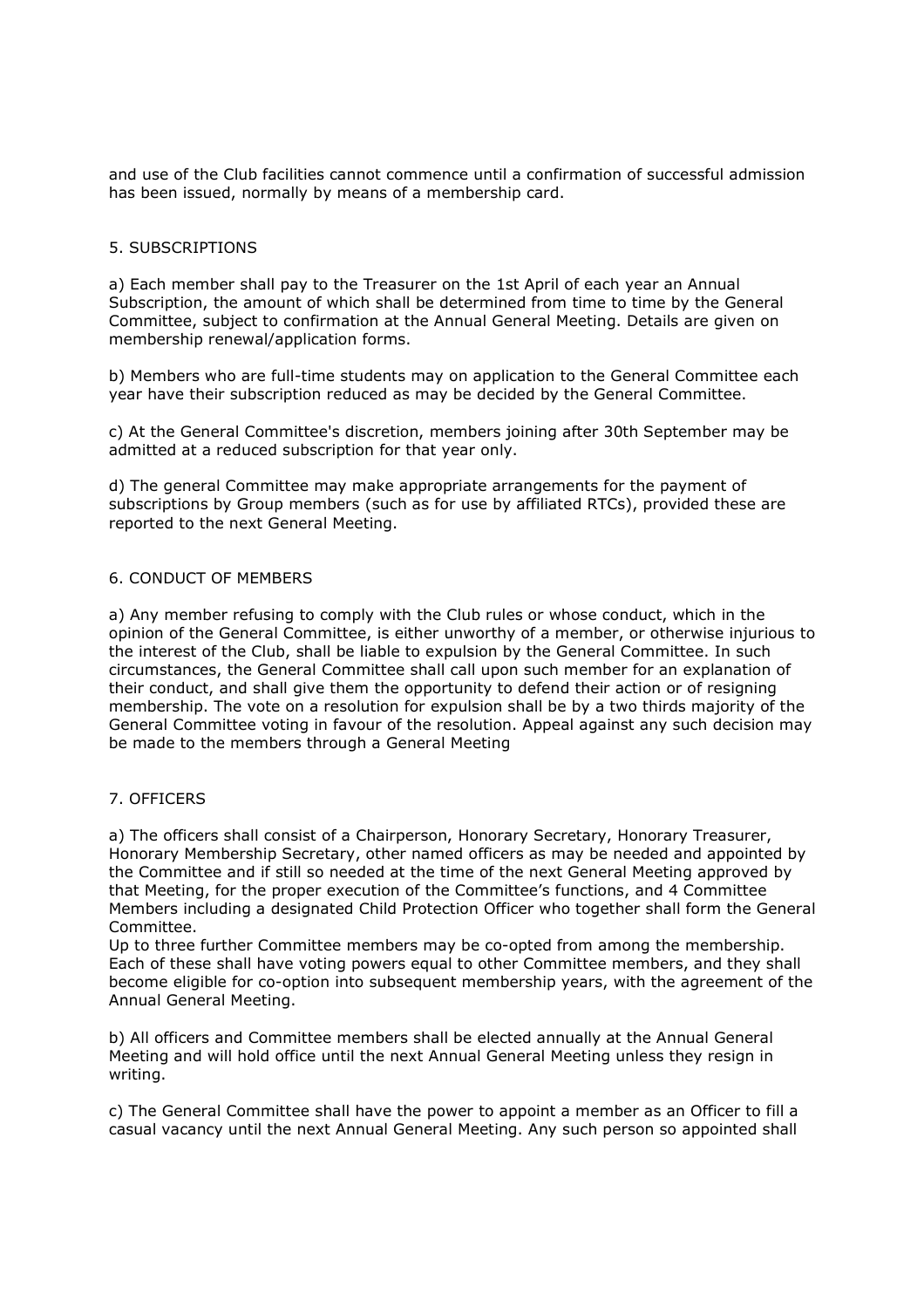retire at the next Annual General Meeting, but shall be eligible for re-election at such meeting.

d) All Founder, Social and Ordinary members who are not in arrears with their subscription shall be eligible to be elected to the General Committee. Candidates should be nominated and seconded in writing to the Secretary 14 days prior to the Annual General Meeting.

e) At the General Meeting of the Club only Founder, Social, and Ordinary members shall be entitled to vote. A Group membership shall be entitled to a single vote.

# 8. MANAGEMENT OF THE CLUB

The affairs of the Club shall be managed by the General Committee. The General Committee shall apply the funds of the Club in such manner as to ensure that no money or property of the Club or any gain arising from the carrying on of business of the Club shall be applied otherwise than for the benefit of the Club and shall make such Bye-laws, rules, and regulations as it may consider necessary. Any monies to other registered Community Amateur Sports Clubs (CASCs) or registered Charities must be authorised by members at an AGM. The General Committee may appoint from among their number or from members of the Club, such sub-committees (eg. sailing committee) as they may deem necessary and may depute them such powers and duties of the General Committee as they may determine.

In particular, the Committee shall ensure that the property, activities and funds of the Club will not be used for the direct or indirect private benefit of members other than as reasonably allowed by the Rules and that all surplus income or profits are re-invested in the Club.

The Committee shall make such Byelaws and Regulations as it shall from time to time think fit, and shall cause the same to be exhibited in the Club for fourteen days before implementation.

A member of the Committee or of a sub-committee or any officer of the Club, in transacting business for the Club, shall disclose to other members of the Committee that he is so acting.

The Committee, or any person or sub-committee delegated by the Committee to act as agent for the Club or its members shall enter into contract only as far as expressly authorised, or authorised by implication, by the members. No-one shall, without the express authority of the membership in General Meeting, pledge the credit of the membership.

In pursuance of the authority vested in the Committee by members of the Club, members of the Committee are entitled to be indemnified against any liabilities properly incurred by them or any one of them on behalf of the Club wherever the contract is of a duly authorised nature or could be assumed to be of a duly authorised nature and entered into on behalf of the Club. The limit of any member's indemnity in this respect shall be a sum equal to one year's subscription at the then current rate for that category of membership, unless the Committee has been authorised to exceed such limit by a General Meeting of the Club.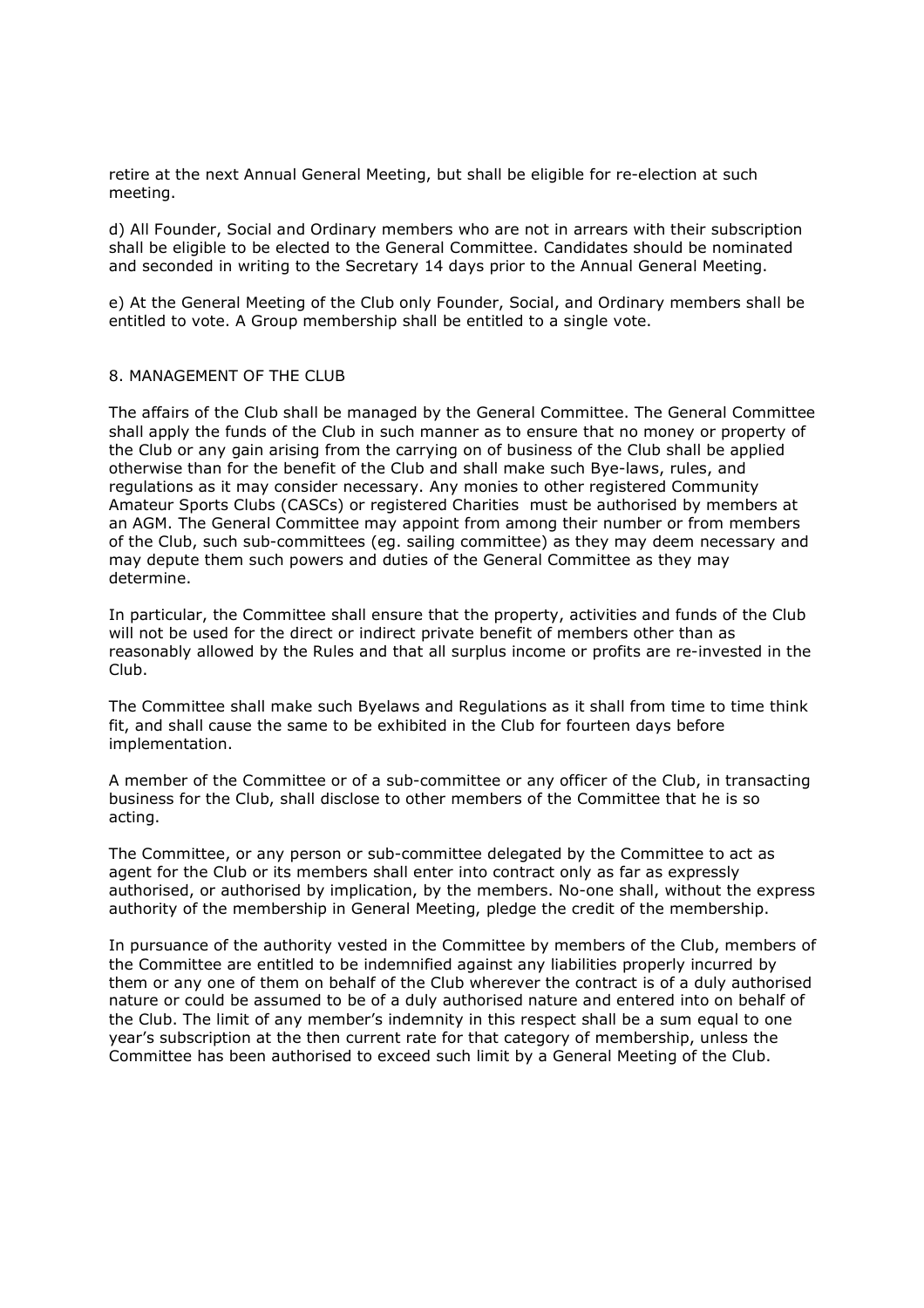## 9. COMMITTEE MEETINGS

a) Committee decisions shall be by a majority with the Chairperson having a second or casting vote.

b) Any Committee member failing to attend three consecutive meetings without reasonable cause will be deemed to have resigned from the Committee and a member can be co-opted to fill the vacancy.

c) The General Committee shall meet at least once every two months. A quorum at a General Committee meeting shall be six.

### 10. GENERAL MEETINGS

a) An Annual General Meeting shall be held at least once every calendar year on a date to be decided by the General Committee and 15 months must not elapse without an Annual General Meeting being held.

b) A quorum at a General Meeting shall be 15 members. If there is no quorum the meeting shall be adjourned and reconvened at a later date, and after giving due notice to members, members present at such a meeting shall form the quorum.

c) The General Committee shall have the power to call an Annual General Meeting at any time.

d) A General Meeting shall be held on written requisition received by the Honorary Secretary signed by 30 members entitled to attend and vote at a General Meeting (or by one fifth of the total number of the members so entitled if they shall be less than 30) and upon receiving such requisition a General Meeting shall be called within 28 days.

e) Twenty-one days notice in writing of all General Meetings shall be given to all members entitled to attend and vote.

#### 11. ALTERATION OF RULES

These rules may be altered or amended at a General Meeting providing that Notice of intention to make such alteration or amendment shall have been given in the Notice convening the meeting and in the event of any member entitled to attend and vote at a General Meeting giving written notice to the Honorary Secretary of the intention to propose any such amendment or alteration, such intention shall be included by the Honorary Secretary in the Notice convening the next convenient General Meeting. Provided that no such change shall jeopardise the Club's status as a Community Amateur Sports Club within the meaning of the Finance Acts, or in any event alter its objects or winding-up provisions.

# 12. ACCOUNTS

a) The General Committee shall cause proper books of accounts to be kept of all income and expenditure and of all dealings with assets and liabilities of the Club.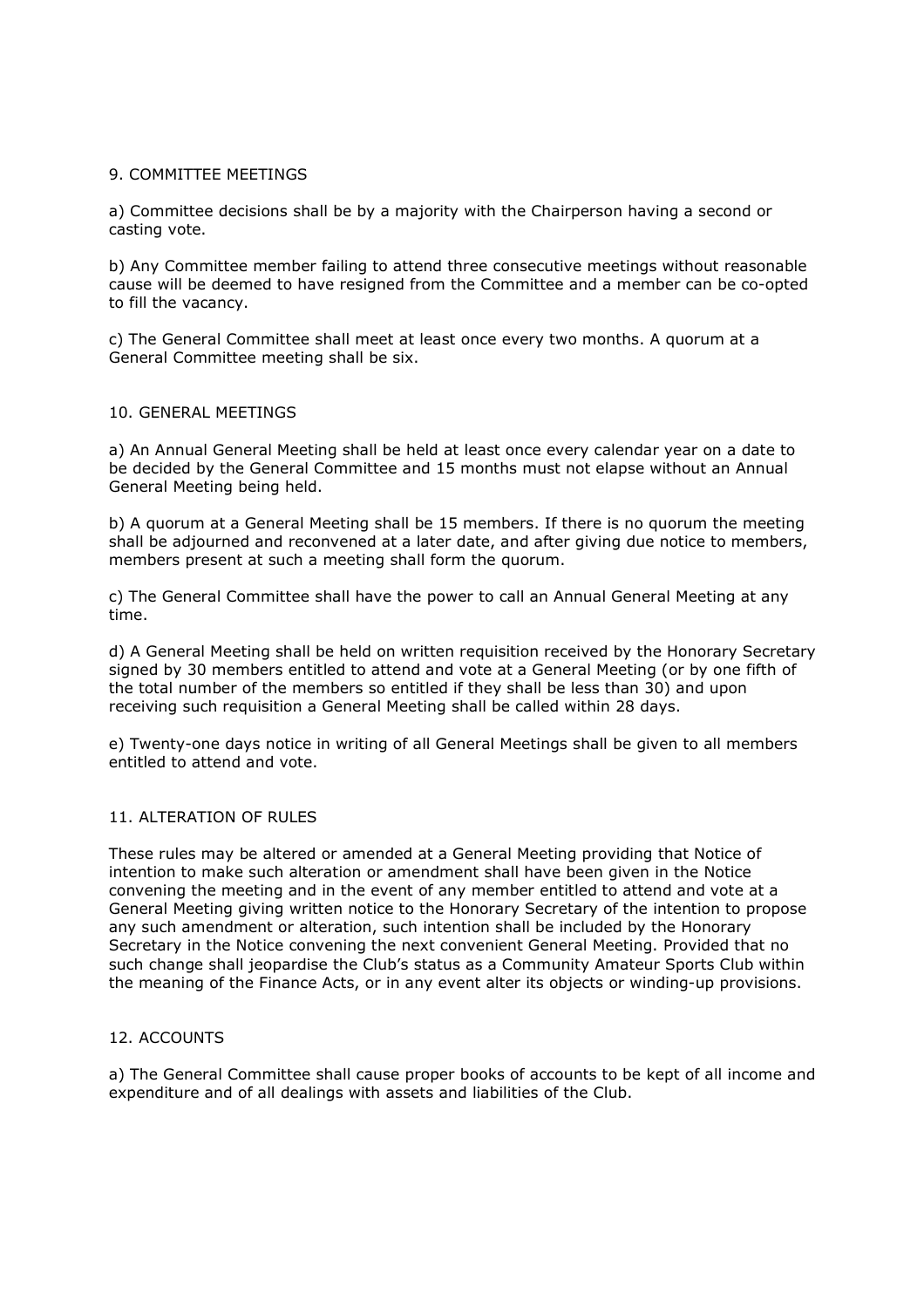b) A copy of the accounts of the Club for the current membership year shall be displayed at the Annual General Meeting.

# 13. VISITORS AND GUESTS OF MEMBERS

- a) Sailing visitors: Visitors wishing to sail are required to complete a day-ticket form and ask an Ordinary Members to sign this also. Such day tickets are normally limited to three occasions in any one year. Sailing visitors must observe the requirements of Rule 19: Insurance. The Committee, at its meetings, may make other appropriate arrangements if required.
- b) Young family of Ordinary Members (grand-children, brothers, sisters, nephews & nieces) under the age of 16 may sail without payment of a fee in the same way as Junior Members. Sailing visitors must observe the requirements of Rule 19: Insurance and Rule 25: Child Protection Policy (requiring children to be accompanied by a parent or guardian).
- c) Non-Sailing guests and Spouses: Ordinary, and Social members may introduce Non-Sailing visitors to the Club.

In all cases, Members introducing visitors or guests are responsible for the conduct of the guest. All Visitors shall be admitted to the Club subject to such regulations as the General Committee may decide.

### 14. LICENSING

The Club will not avail itself of the facilities afforded by the Licensing Laws, nor serve or store alcoholic drink nor allow entertainment or other licensable activities, except by means of a Temporary Event Notice, applied for and granted, after Committee written approval, on each such occasion.

#### 15. RACING RULES

a) All races will be held under I.Y.R.U. racing Rules and R.Y.A. Prescriptions.

b) The General Committee shall make local variations to the R.Y.A. Rules which shall be displayed and/or printed in the racing instructions.

#### 16. SAFETY

a) All members must wear personal buoyancy apparel whilst sailing.

b) When racing is in progress a properly equipped rescue craft adequately manned and afloat should be available.

c) Members sailing at other than racing times must make their own rescue facilities commensurate with the prevailing conditions.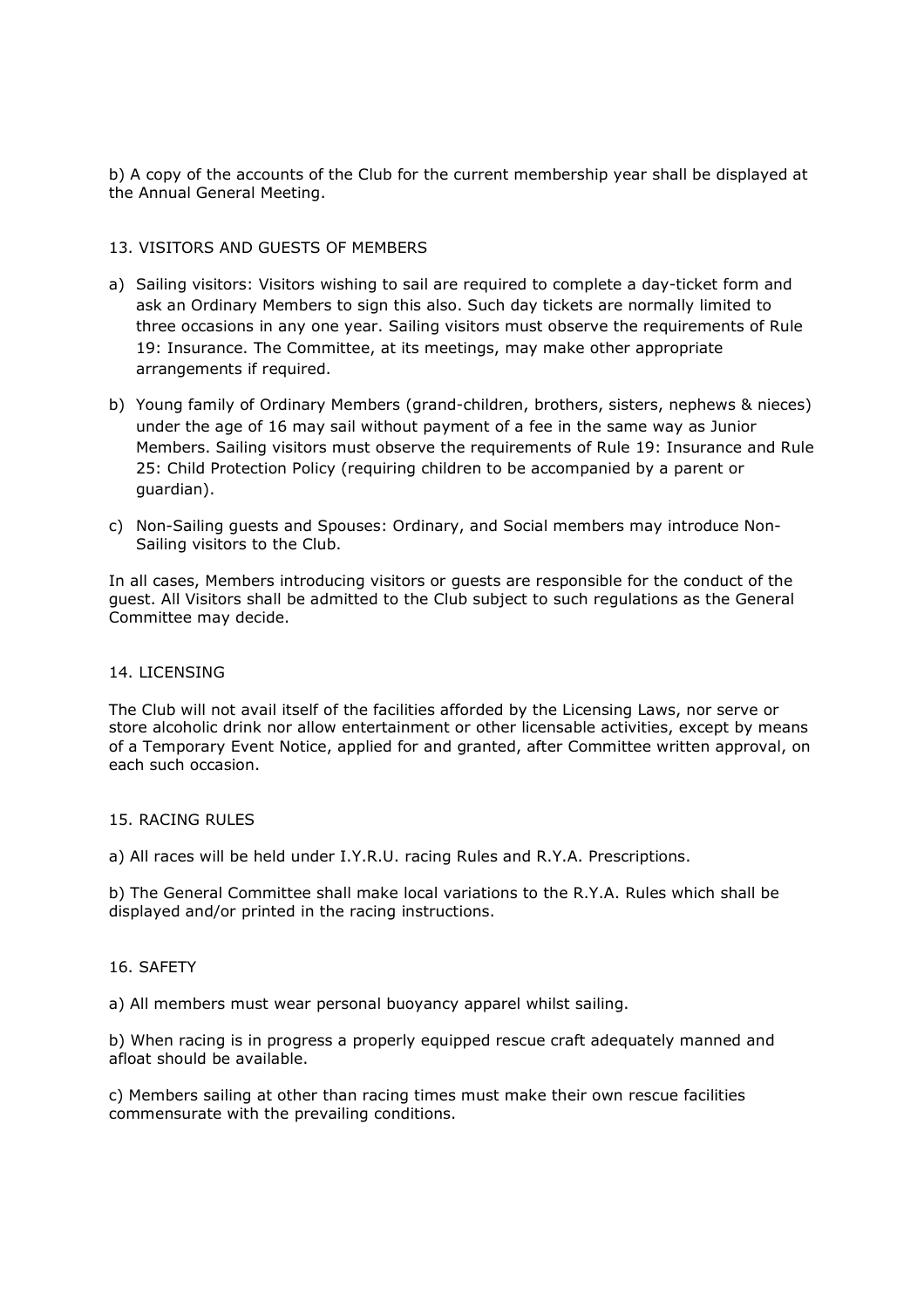d) Except in cases of emergency, which must afterwards be reported to the General Committee, the rescue boat must not be used by unauthorised persons.

e) Members must wear a wet or dry suit when sailing to comply with the N.W.W.A. agreement for the Use of Watergrove.

f) It is the responsibility of every sailor to ensure that they take all the necessary precautions when sailing in conditions considered extreme. Particular attention is directed towards sailing in low temperatures with a high chill factor.

#### 17. MEMBERSHIP CARDS

a) Membership cards or other means of evidence of membership must be produced on request by a Member or the Ranger, and should be displayed on any vehicle brought onto site.

b) Members are advised to familiarise themselves with the General regulations for the Use of Watergrove. A copy of this agreement should be displayed on the Club noticeboard.

### 18. MINUTES OF MEETINGS

Copies of the minutes of Committee and General Meetings will be displayed on the Club notice-board.

#### 19. PROOF OF INSURANCE

Candidates for membership must be able to produce a valid certificate of third party insurance cover for an amount not less than £2 000 000. Those using the Club, its facilities and the water do so at their own risk.

#### 20. TRUSTEES

The property of the Club shall be vested in from two to four trustees who shall be appointed by members at the Annual General Meeting on the recommendation of the General Committee. Such members shall at the discretion of the General Committee hold the appointment for the duration of their membership.

The Trustees shall be effectively indemnified by the Committee out of the assets of the Club from and against any liability, costs, expenses and payments whatsoever that may be properly incurred or made by them in the exercise of their duties or in relation to any property of the Club vested in them or in relation to any legal proceedings, or which otherwise relate directly or indirectly to the performance of the functions of a Trustee of the Club. The liability of the Trustees for the performance of any contractual or other obligation undertaken by them on behalf of the Club shall be limited to the assets of the Club

## 21. LIMITATION OF LIABILITY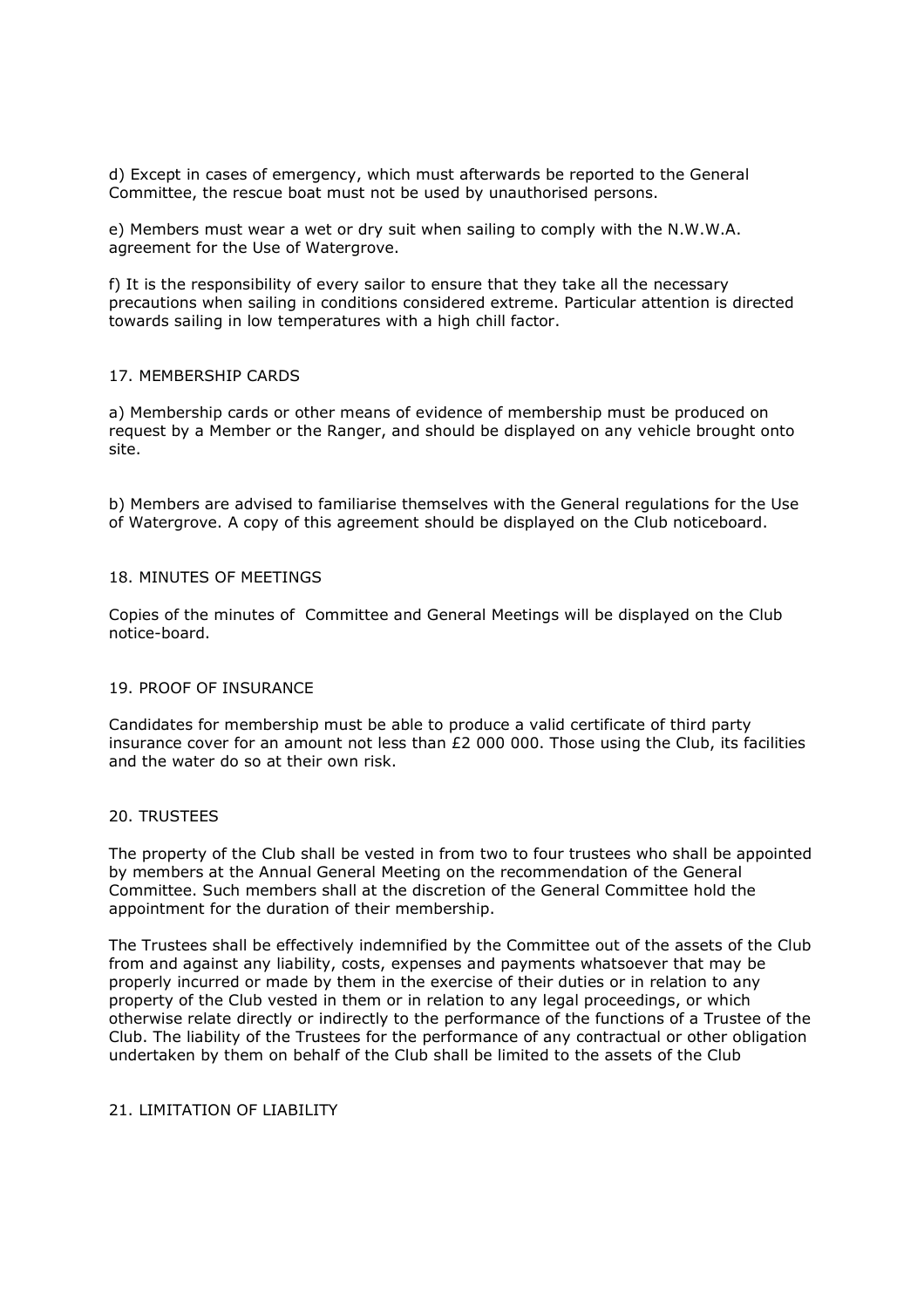Members, their guests and visitors are bound by the following rule which shall also be exhibited in the Clubhouse:-

Members of the Club, their guests or visitors may use the Club premises and any other facilities of the Club entirely at their own risk and impliedly accept:-

a) The Club will not accept any liability for any damage to or loss of property belonging to members, their guests or visitors to the Club.

b) The Club will not accept any liability of personal injury arising out of the use of the Club, Club premises or any other facilities of the Club either sustained by members, their guests or visitors whether or not such damage or injury could have been attributed to or was occasioned by the neglect, default or negligence of any of them, the Officers or Committees.

### 22. OPENING TIMES

The Club premises shall be open at such times as the General Committee shall decide.

### 23. UNDERAGE

No alcohol, intoxicating liquor, tobacco or other similarly proscribed substances shall be supplied or be allowed to be supplied to anyone under the age of 18 years.

# 24. DISSOLUTION OF THE CLUB

If, upon the winding up or dissolution of the Club there remains after the satisfaction of all its debts and liabilities any property whatsoever, the same shall not be paid to or transferred amongst the members of the Club but shall be given or transferred to another CASC with a similar sports purpose, a registered Charity with a similar sports purpose, the Sports' Governing Body for use in related community sport or otherwise in accordance with the relevant legislation.

#### 25. CHILD PROTECTION POLICY

The Club will maintain an appropriate Child Protection Policy, such as that from time to time recommended by the RYA, and will have a designated Child Protection Officer on the general Committee.

## 26. MODEL YACHTING

Radio-controlled Model Yachting is encouraged as an activity within the Club. Model Yachting members will be Social Members who will pay an additional subscription in respect of radio-controlled model yachting rights. Model Yachting activities will be regulated by the MYA's rules. The Model Yachting Group is allowed one vote at a General Meeting.

27. CANOEING